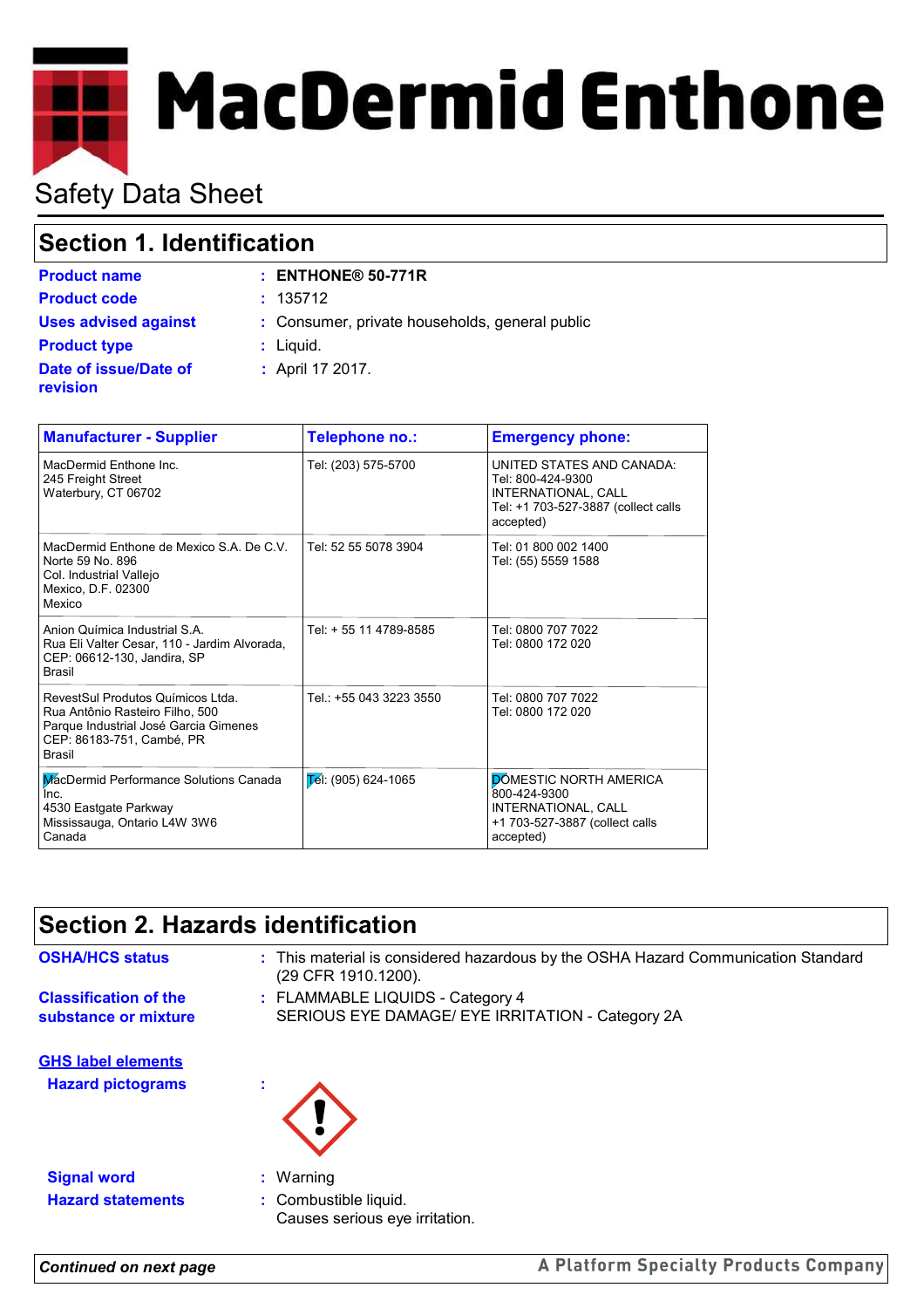## **Section 2. Hazards identification**

| <b>Precautionary statements</b>            |                                                                                                                                                                                          |
|--------------------------------------------|------------------------------------------------------------------------------------------------------------------------------------------------------------------------------------------|
| <b>Prevention</b>                          | : Wear protective gloves. Wear eye or face protection. Keep away from flames and hot<br>surfaces. - No smoking. Wash hands thoroughly after handling.                                    |
| <b>Response</b>                            | : IF IN EYES: Rinse cautiously with water for several minutes. Remove contact lenses, if<br>present and easy to do. Continue rinsing. If eye irritation persists: Get medical attention. |
| <b>Storage</b>                             | : Store in a well-ventilated place. Keep cool.                                                                                                                                           |
| <b>Disposal</b>                            | : Dispose of contents and container in accordance with all local, regional, national and<br>international regulations.                                                                   |
| <b>Hazards not otherwise</b><br>classified | : None known.                                                                                                                                                                            |

## **Section 3. Composition/information on ingredients**

**Substance/mixture :** Mixture

| <b>Ingredient name</b>              | $\frac{9}{6}$ | <b>CAS number</b> |
|-------------------------------------|---------------|-------------------|
| copper chromite black spinel        | 130-40        | 68186-91-4        |
| $ 2-(2-ethoxyethoxy)ethyl$ acetate  | 10-20         | 112-15-2          |
| $(2$ -methoxymethylethoxy) propanol | $1 - 10$      | 34590-94-8        |
| 2-methoxy-1-methylethyl acetate     | $1 - 10$      | 108-65-6          |

Any concentration shown as a range is to protect confidentiality or is due to batch variation.

**There are no additional ingredients present which, within the current knowledge of the supplier and in the concentrations applicable, are classified as hazardous to health or the environment and hence require reporting in this section.**

**Occupational exposure limits, if available, are listed in Section 8.**

## **Section 4. First aid measures**

| <b>Description of necessary first aid measures</b> |                                                                                                                                                                                                                                                                                                                                                                                                                                                                                                                                                                                                                                                                                                                                                                                                                           |
|----------------------------------------------------|---------------------------------------------------------------------------------------------------------------------------------------------------------------------------------------------------------------------------------------------------------------------------------------------------------------------------------------------------------------------------------------------------------------------------------------------------------------------------------------------------------------------------------------------------------------------------------------------------------------------------------------------------------------------------------------------------------------------------------------------------------------------------------------------------------------------------|
| <b>Eye contact</b>                                 | : Check for and remove any contact lenses. Immediately flush eyes with running water<br>for at least 30 minutes, keeping eyelids open. Get medical attention.                                                                                                                                                                                                                                                                                                                                                                                                                                                                                                                                                                                                                                                             |
| <b>Inhalation</b>                                  | : Remove victim to fresh air and keep at rest in a position comfortable for breathing. If<br>not breathing, if breathing is irregular or if respiratory arrest occurs, provide artificial<br>respiration or oxygen by trained personnel. It may be dangerous to the person providing<br>aid to give mouth-to-mouth resuscitation. Get medical attention if adverse health effects<br>persist or are severe. If unconscious, place in recovery position and get medical<br>attention immediately. Maintain an open airway. Loosen tight clothing such as a collar,<br>tie, belt or waistband.                                                                                                                                                                                                                              |
| <b>Skin contact</b>                                | : Flush contaminated skin with plenty of water. Remove contaminated clothing and<br>shoes. Get medical attention if symptoms occur. Wash clothing before reuse. Clean<br>shoes thoroughly before reuse.                                                                                                                                                                                                                                                                                                                                                                                                                                                                                                                                                                                                                   |
| <b>Ingestion</b>                                   | : Wash out mouth with water. Remove dentures if any. Remove victim to fresh air and<br>keep at rest in a position comfortable for breathing. If material has been swallowed and<br>the exposed person is conscious, give small quantities of water to drink. Stop if the<br>exposed person feels sick as vomiting may be dangerous. Do not induce vomiting<br>unless directed to do so by medical personnel. If vomiting occurs, the head should be<br>kept low so that vomit does not enter the lungs. Get medical attention if adverse health<br>effects persist or are severe. Never give anything by mouth to an unconscious person.<br>If unconscious, place in recovery position and get medical attention immediately.<br>Maintain an open airway. Loosen tight clothing such as a collar, tie, belt or waistband. |

#### **Most important symptoms/effects, acute and delayed Potential acute health effects**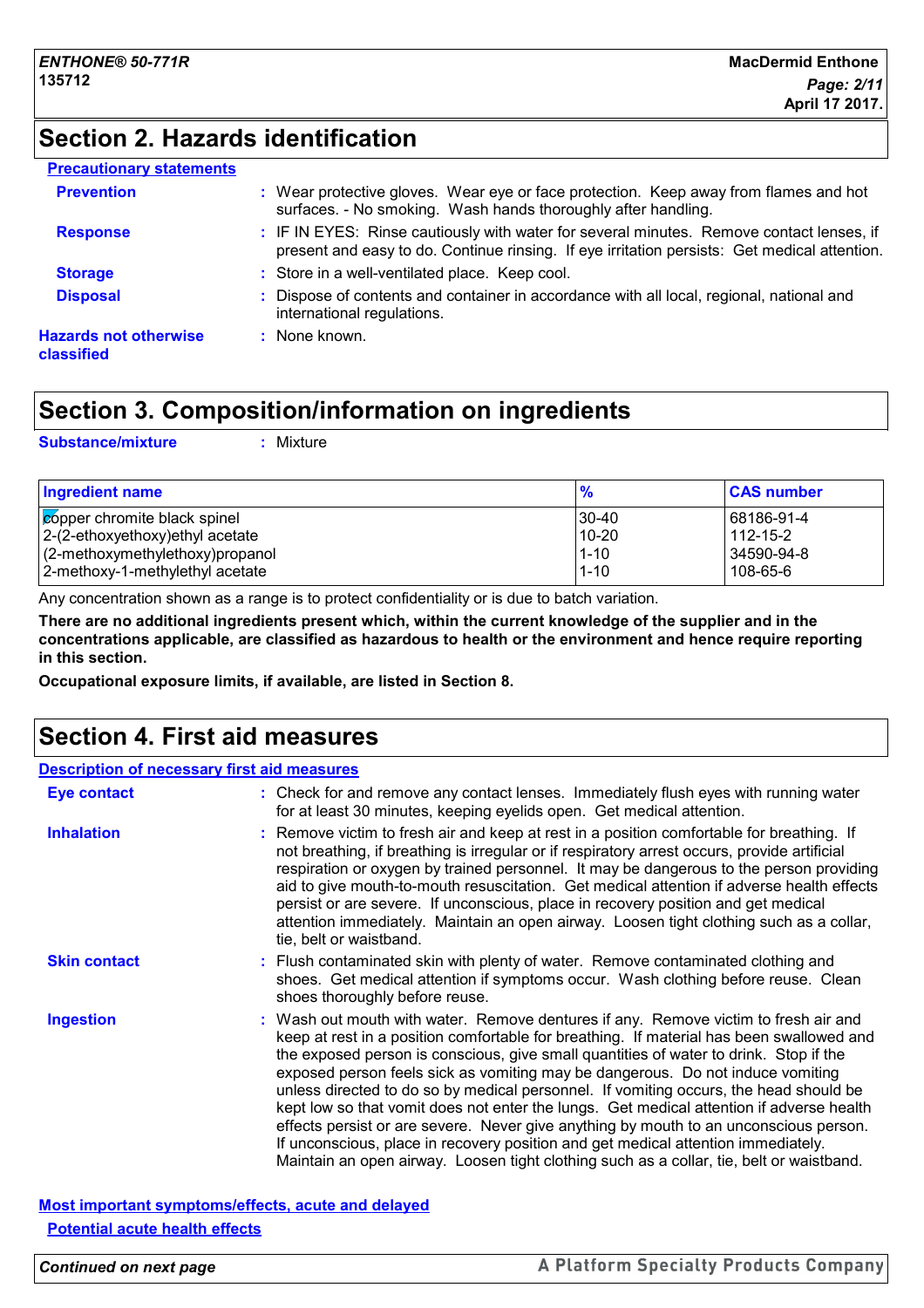## **Section 4. First aid measures**

| <b>Eye contact</b>                  | : Causes serious eye irritation.                                                                                                                                              |  |
|-------------------------------------|-------------------------------------------------------------------------------------------------------------------------------------------------------------------------------|--|
| <b>Inhalation</b>                   | : No known significant effects or critical hazards.                                                                                                                           |  |
| <b>Skin contact</b>                 | : No known significant effects or critical hazards.                                                                                                                           |  |
| <b>Ingestion</b>                    | : No known significant effects or critical hazards.                                                                                                                           |  |
| <b>Over-exposure signs/symptoms</b> |                                                                                                                                                                               |  |
| <b>Eye contact</b>                  | : Adverse symptoms may include the following:<br>pain or irritation<br>watering<br>redness                                                                                    |  |
| <b>Inhalation</b>                   | : No specific data.                                                                                                                                                           |  |
| <b>Skin contact</b>                 | : No specific data.                                                                                                                                                           |  |
| <b>Ingestion</b>                    | : No specific data.                                                                                                                                                           |  |
|                                     | <u>Indication of immediate medical attention and special treatment needed, if necessary</u>                                                                                   |  |
| Notes to physician                  | : Treat symptomatically. Contact poison treatment specialist immediately if large<br>quantities have been ingested or inhaled.                                                |  |
| <b>Specific treatments</b>          | : No specific treatment.                                                                                                                                                      |  |
| <b>Protection of first-aiders</b>   | : No action shall be taken involving any personal risk or without suitable training. It may<br>be dangerous to the person providing aid to give mouth-to-mouth resuscitation. |  |
|                                     |                                                                                                                                                                               |  |

**See toxicological information (Section 11)**

## **Section 5. Fire-fighting measures**

| <b>Extinguishing media</b>                               |                                                                                                                                                                                                                                                                                                                               |
|----------------------------------------------------------|-------------------------------------------------------------------------------------------------------------------------------------------------------------------------------------------------------------------------------------------------------------------------------------------------------------------------------|
| <b>Suitable extinguishing</b><br>media                   | : Use dry chemical, CO2, water spray (fog) or foam.                                                                                                                                                                                                                                                                           |
| <b>Unsuitable extinguishing</b><br>media                 | : Do not use water jet.                                                                                                                                                                                                                                                                                                       |
| <b>Specific hazards arising</b><br>from the chemical     | : Combustible liquid. In a fire or if heated, a pressure increase will occur and the<br>container may burst, with the risk of a subsequent explosion. Runoff to sewer may<br>create fire or explosion hazard.                                                                                                                 |
| <b>Hazardous thermal</b><br>decomposition products       | : Decomposition products may include the following materials:<br>carbon dioxide<br>carbon monoxide                                                                                                                                                                                                                            |
| <b>Special protective actions</b><br>for fire-fighters   | : Promptly isolate the scene by removing all persons from the vicinity of the incident if<br>there is a fire. No action shall be taken involving any personal risk or without suitable<br>training. Move containers from fire area if this can be done without risk. Use water<br>spray to keep fire-exposed containers cool. |
| <b>Special protective</b><br>equipment for fire-fighters | : Fire-fighters should wear appropriate protective equipment and self-contained breathing<br>apparatus (SCBA) with a full face-piece operated in positive pressure mode.                                                                                                                                                      |
| <b>Remark</b>                                            | : Vapors are heavier than air and may spread along floors. Vapors may accumulate in low<br>or confined areas or travel a considerable distance to a source of ignition and flash back.                                                                                                                                        |
| <b>Remark</b>                                            | : No additional remark.                                                                                                                                                                                                                                                                                                       |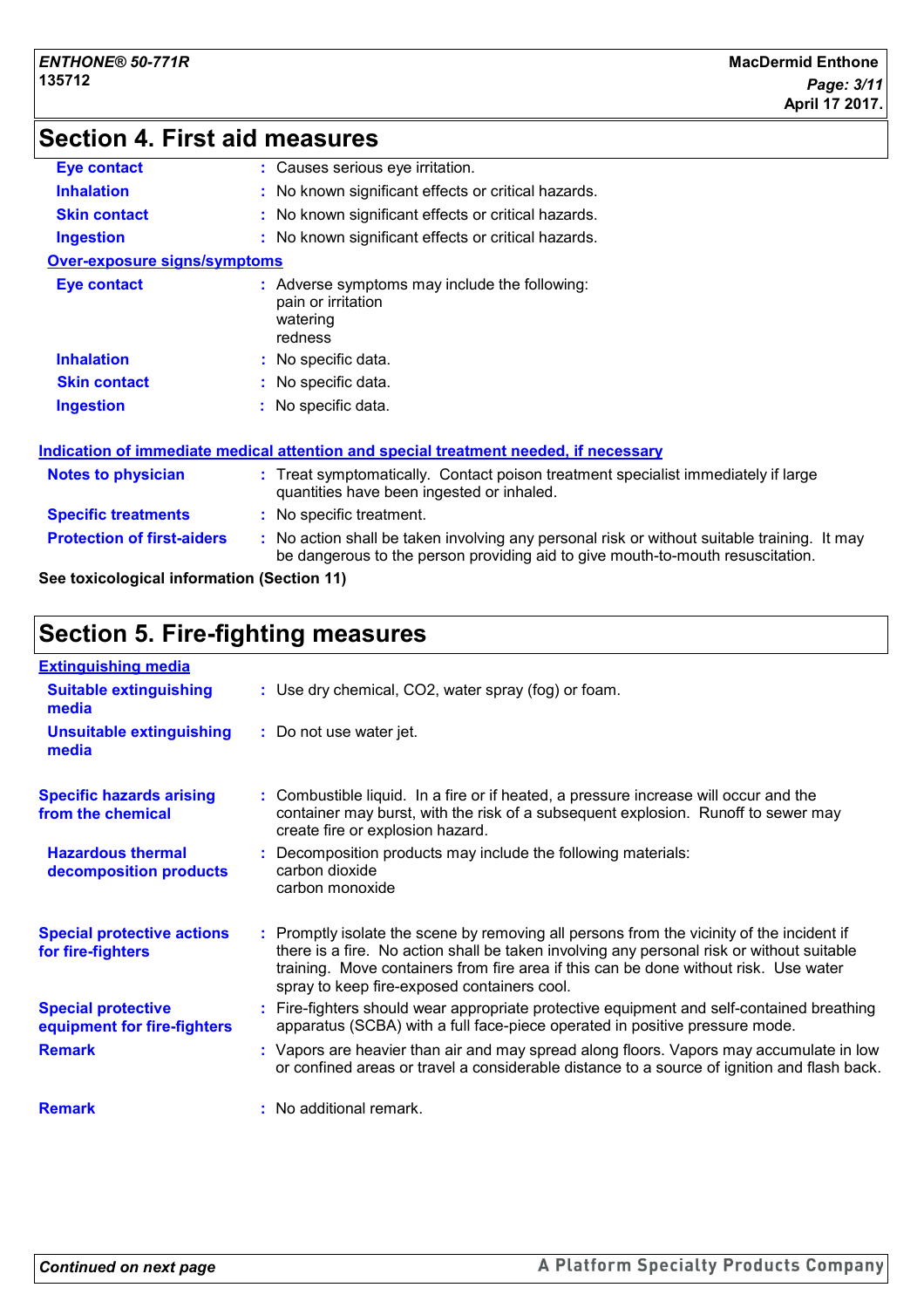## **Section 6. Accidental release measures**

#### **Personal precautions, protective equipment and emergency procedures**

| For non-emergency<br>personnel                               |    | : No action shall be taken involving any personal risk or without suitable training.<br>Evacuate surrounding areas. Keep unnecessary and unprotected personnel from<br>entering. Do not touch or walk through spilled material. Shut off all ignition sources.<br>No flares, smoking or flames in hazard area. Avoid breathing vapor or mist. Provide<br>adequate ventilation. Wear appropriate respirator when ventilation is inadequate. Put<br>on appropriate personal protective equipment. |
|--------------------------------------------------------------|----|-------------------------------------------------------------------------------------------------------------------------------------------------------------------------------------------------------------------------------------------------------------------------------------------------------------------------------------------------------------------------------------------------------------------------------------------------------------------------------------------------|
| For emergency responders                                     | ÷. | If specialised clothing is required to deal with the spillage, take note of any information<br>in Section 8 on suitable and unsuitable materials. See also the information in "For non-<br>emergency personnel".                                                                                                                                                                                                                                                                                |
| <b>Environmental precautions</b>                             |    | : Avoid dispersal of spilled material and runoff and contact with soil, waterways, drains<br>and sewers. Inform the relevant authorities if the product has caused environmental<br>pollution (sewers, waterways, soil or air).                                                                                                                                                                                                                                                                 |
| <b>Methods and materials for containment and cleaning up</b> |    |                                                                                                                                                                                                                                                                                                                                                                                                                                                                                                 |
| <b>Small spill</b>                                           |    | : Stop leak if without risk. Move containers from spill area. Use spark-proof tools and<br>explosion-proof equipment. Dilute with water and mop up if water-soluble. Alternatively,<br>or if water-insoluble, absorb with an inert dry material and place in an appropriate waste<br>disposal container. Dispose of via a licensed waste disposal contractor.                                                                                                                                   |
| <b>Large spill</b>                                           |    | : Stop leak if without risk. Move containers from spill area. Use spark-proof tools and<br>explosion-proof equipment. Approach release from upwind. Prevent entry into sewers,<br>water courses, basements or confined areas. Wash spillages into an effluent treatment<br>plant or proceed as follows. Contain and collect spillage with non-combustible,<br>abearbent material e a cand earth vermiculite or distomaçeous earth and place in                                                  |

absorbent material e.g. sand, earth, vermiculite or diatomaceous earth and place in container for disposal according to local regulations (see Section 13). Dispose of via a licensed waste disposal contractor. Contaminated absorbent material may pose the same hazard as the spilled product. Note: see Section 1 for emergency contact information and Section 13 for waste disposal.

## **Section 7. Handling and storage**

| <b>Precautions for safe handling</b>                                             |                                                                                                                                                                                                                                                                                                                                                                                                                                                                                                                                                                                                                                                                                                                                                                                              |
|----------------------------------------------------------------------------------|----------------------------------------------------------------------------------------------------------------------------------------------------------------------------------------------------------------------------------------------------------------------------------------------------------------------------------------------------------------------------------------------------------------------------------------------------------------------------------------------------------------------------------------------------------------------------------------------------------------------------------------------------------------------------------------------------------------------------------------------------------------------------------------------|
| <b>Protective measures</b>                                                       | : Put on appropriate personal protective equipment (see Section 8). Do not ingest. Avoid<br>contact with eyes, skin and clothing. Avoid breathing vapor or mist. Use only with<br>adequate ventilation. Wear appropriate respirator when ventilation is inadequate. Do<br>not enter storage areas and confined spaces unless adequately ventilated. Keep in the<br>original container or an approved alternative made from a compatible material, kept<br>tightly closed when not in use. Store and use away from heat, sparks, open flame or<br>any other ignition source. Use explosion-proof electrical (ventilating, lighting and<br>material handling) equipment. Use only non-sparking tools. Empty containers retain<br>product residue and can be hazardous. Do not reuse container. |
| <b>Advice on general</b><br>occupational hygiene                                 | : Eating, drinking and smoking should be prohibited in areas where this material is<br>handled, stored and processed. Workers should wash hands and face before eating,<br>drinking and smoking. Remove contaminated clothing and protective equipment before<br>entering eating areas. See also Section 8 for additional information on hygiene<br>measures.                                                                                                                                                                                                                                                                                                                                                                                                                                |
| <b>Conditions for safe storage,</b><br>including any<br><b>incompatibilities</b> | : Store in accordance with local regulations. Store in a segregated and approved area.<br>Store in original container protected from direct sunlight in a dry, cool and well-ventilated<br>area, away from incompatible materials (see Section 10) and food and drink. Eliminate<br>all ignition sources. Separate from oxidizing materials. Keep container tightly closed<br>and sealed until ready for use. Containers that have been opened must be carefully<br>resealed and kept upright to prevent leakage. Do not store in unlabeled containers.<br>Use appropriate containment to avoid environmental contamination.                                                                                                                                                                 |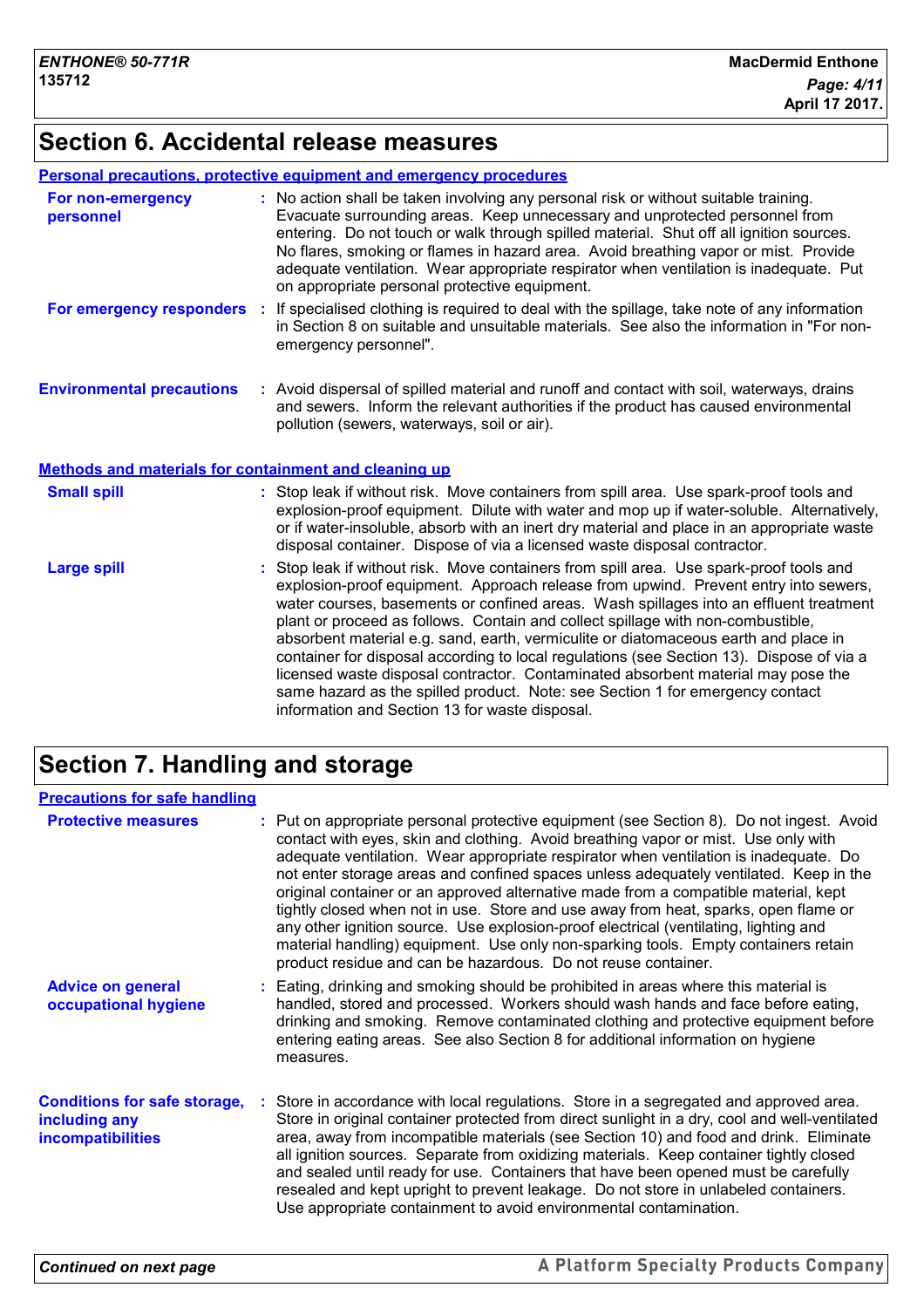## **Section 8. Exposure controls/personal protection**

#### **Control parameters**

#### **Occupational exposure limits**

| <b>Ingredient name</b>          | <b>Exposure limits</b>                                                                                                                                                                                                                                                                                                                                                                                                                                                                                                                                                                            |
|---------------------------------|---------------------------------------------------------------------------------------------------------------------------------------------------------------------------------------------------------------------------------------------------------------------------------------------------------------------------------------------------------------------------------------------------------------------------------------------------------------------------------------------------------------------------------------------------------------------------------------------------|
| copper chromite black spinel    | ACGIH TLV (United States, 6/2005).<br>TWA: 0.5 mg/m <sup>3</sup> 8 hours. Form: (as chromium (III))<br>TWA: 1 mg/m <sup>3</sup> 8 hours. Form: Dusts and mists (As copper)<br>TWA: 0.2 mg/m <sup>3</sup> 8 hours. Form: Fume (As copper)<br>NIOSH REL (United States, 10/2013).<br>TWA: $0.5$ mg/m <sup>3</sup> , (as CR) 8 hours.<br>OSHA PEL (United States, 6/2005).<br>TWA: 0.5 mg/m <sup>3</sup> 8 hours. Form: (as chromium (III))<br>TWA: 1 mg/m <sup>3</sup> 8 hours. Form: Dusts and mists (As copper)<br>TWA: 0.1 mg/m <sup>3</sup> 8 hours. Form: Fume (As copper)                     |
| (2-methoxymethylethoxy)propanol | OSHA PEL (United States, 2/2013).<br>TWA: $0.5 \text{ mg/m}^3$ , (as Cr) 8 hours.<br>ACGIH TLV (United States, 4/2014). Absorbed through skin.<br>STEL: 909 mg/m <sup>3</sup> 15 minutes.<br>STEL: 150 ppm 15 minutes.<br>TWA: 606 mg/m <sup>3</sup> 8 hours.<br>TWA: 100 ppm 8 hours.<br>NIOSH REL (United States, 10/2013). Absorbed through skin.<br>STEL: 900 mg/m <sup>3</sup> 15 minutes.<br>STEL: 150 ppm 15 minutes.<br>TWA: 600 mg/m <sup>3</sup> 10 hours.<br>TWA: 100 ppm 10 hours.<br>OSHA PEL (United States, 2/2013). Absorbed through skin.<br>TWA: 600 mg/m <sup>3</sup> 8 hours. |
| 2-methoxy-1-methylethyl acetate | TWA: 100 ppm 8 hours.<br>AIHA WEEL (United States, 10/2011).<br>TWA: 50 ppm 8 hours.                                                                                                                                                                                                                                                                                                                                                                                                                                                                                                              |

| <b>Appropriate engineering</b><br><b>controls</b> | : Use only with adequate ventilation. Use process enclosures, local exhaust ventilation or<br>other engineering controls to keep worker exposure to airborne contaminants below any<br>recommended or statutory limits. The engineering controls also need to keep gas,<br>vapor or dust concentrations below any lower explosive limits. Use explosion-proof<br>ventilation equipment.           |
|---------------------------------------------------|---------------------------------------------------------------------------------------------------------------------------------------------------------------------------------------------------------------------------------------------------------------------------------------------------------------------------------------------------------------------------------------------------|
| <b>Environmental exposure</b><br><b>controls</b>  | : Emissions from ventilation or work process equipment should be checked to ensure<br>they comply with the requirements of environmental protection legislation. In some<br>cases, fume scrubbers, filters or engineering modifications to the process equipment<br>will be necessary to reduce emissions to acceptable levels.                                                                   |
| <b>Individual protection measures</b>             |                                                                                                                                                                                                                                                                                                                                                                                                   |
| <b>Hygiene measures</b>                           | : Wash hands, forearms and face thoroughly after handling chemical products, before<br>eating, smoking and using the lavatory and at the end of the working period.<br>Appropriate techniques should be used to remove potentially contaminated clothing.<br>Wash contaminated clothing before reusing. Ensure that eyewash stations and safety<br>showers are close to the workstation location. |
| <b>Eye/face protection</b>                        | : Safety eyewear complying with an approved standard should be used when a risk<br>assessment indicates this is necessary to avoid exposure to liquid splashes, mists,<br>gases or dusts. If contact is possible, the following protection should be worn, unless<br>the assessment indicates a higher degree of protection: chemical splash goggles.                                             |
| <b>Skin protection</b>                            |                                                                                                                                                                                                                                                                                                                                                                                                   |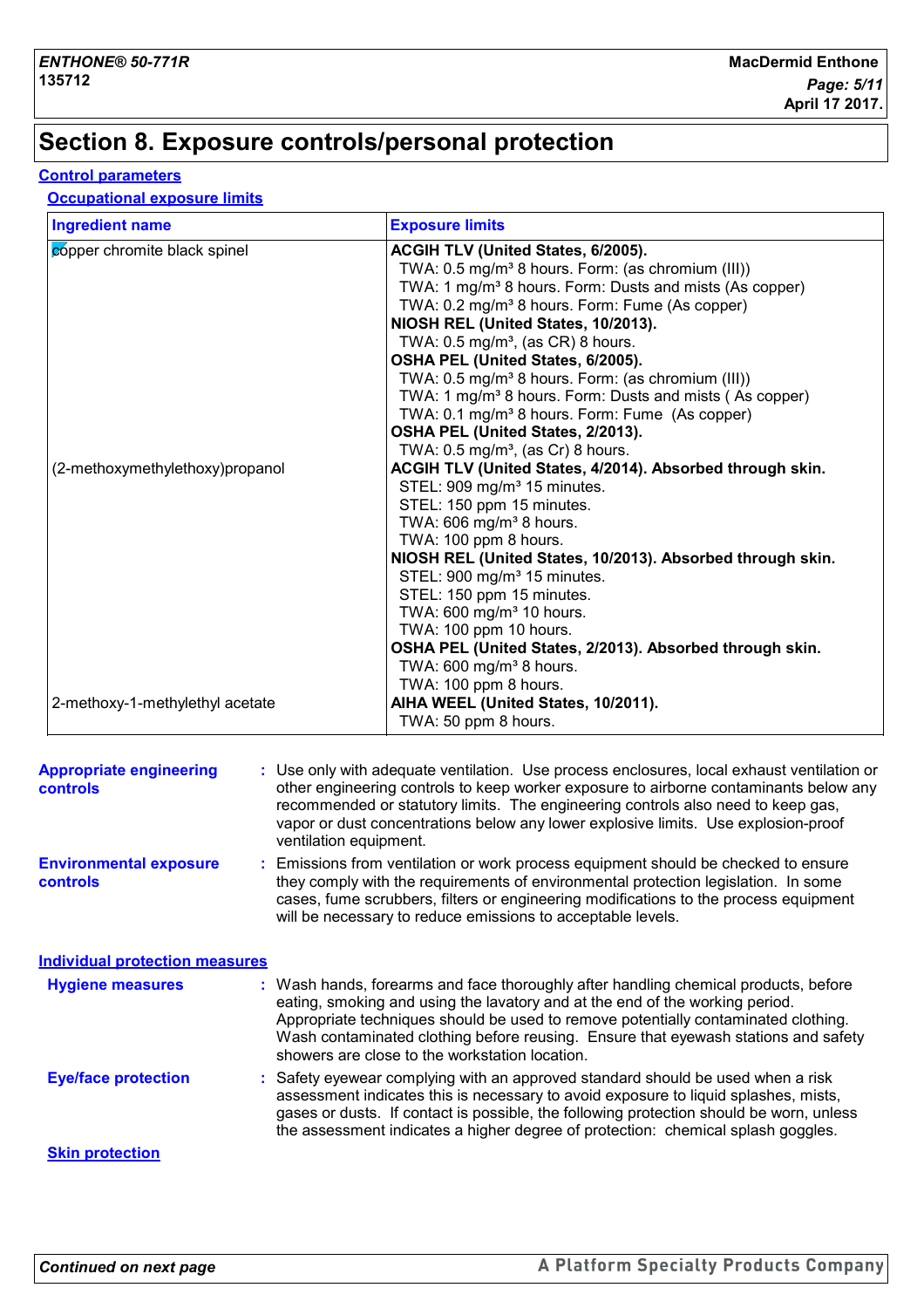# **Section 8. Exposure controls/personal protection**

| <b>Hand protection</b>        | : Chemical-resistant, impervious gloves complying with an approved standard should be<br>worn at all times when handling chemical products if a risk assessment indicates this is<br>necessary. Considering the parameters specified by the glove manufacturer, check<br>during use that the gloves are still retaining their protective properties. It should be<br>noted that the time to breakthrough for any glove material may be different for different<br>glove manufacturers. In the case of mixtures, consisting of several substances, the<br>protection time of the gloves cannot be accurately estimated. |
|-------------------------------|------------------------------------------------------------------------------------------------------------------------------------------------------------------------------------------------------------------------------------------------------------------------------------------------------------------------------------------------------------------------------------------------------------------------------------------------------------------------------------------------------------------------------------------------------------------------------------------------------------------------|
| <b>Body protection</b>        | : Personal protective equipment for the body should be selected based on the task being<br>performed and the risks involved and should be approved by a specialist before<br>handling this product.                                                                                                                                                                                                                                                                                                                                                                                                                    |
| <b>Other skin protection</b>  | : Appropriate footwear and any additional skin protection measures should be selected<br>based on the task being performed and the risks involved and should be approved by a<br>specialist before handling this product.                                                                                                                                                                                                                                                                                                                                                                                              |
| <b>Respiratory protection</b> | : Use a properly fitted, air-purifying or air-fed respirator complying with an approved<br>standard if a risk assessment indicates this is necessary. Respirator selection must be<br>based on known or anticipated exposure levels, the hazards of the product and the safe<br>working limits of the selected respirator.                                                                                                                                                                                                                                                                                             |

## **Section 9. Physical and chemical properties**

| <b>Appearance</b>                                 |                                                                                                                                                                                                                                                                                                                      |
|---------------------------------------------------|----------------------------------------------------------------------------------------------------------------------------------------------------------------------------------------------------------------------------------------------------------------------------------------------------------------------|
| <b>Physical state</b>                             | $:$ Liquid.                                                                                                                                                                                                                                                                                                          |
| <b>Color</b>                                      | Black.                                                                                                                                                                                                                                                                                                               |
| Odor                                              | Mild.                                                                                                                                                                                                                                                                                                                |
| <b>Odor threshold</b>                             | Not available.                                                                                                                                                                                                                                                                                                       |
| pH                                                | Not available.                                                                                                                                                                                                                                                                                                       |
| <b>Melting point</b>                              | Not available.                                                                                                                                                                                                                                                                                                       |
| <b>Boiling point</b>                              | : $176.67^{\circ}$ C (350°F)                                                                                                                                                                                                                                                                                         |
| <b>Flash point</b>                                | Closed cup: 62.78°C (145°F)                                                                                                                                                                                                                                                                                          |
| <b>Evaporation rate</b>                           | : Not available.                                                                                                                                                                                                                                                                                                     |
| <b>Flammability (solid, gas)</b>                  | Flammable in the presence of the following materials or conditions: open flames, sparks<br>and static discharge and heat.<br>Vapors are heavier than air and may spread along floors. Vapors may accumulate in<br>low or confined areas or travel a considerable distance to a source of ignition and flash<br>back. |
| Lower and upper explosive<br>(flammable) limits   | : Not available.                                                                                                                                                                                                                                                                                                     |
| <b>Vapor pressure</b>                             | : Not available.                                                                                                                                                                                                                                                                                                     |
| <b>Vapor density</b>                              | Not available.                                                                                                                                                                                                                                                                                                       |
| <b>Relative density</b>                           | : 1.47                                                                                                                                                                                                                                                                                                               |
| <b>Solubility</b>                                 | Not available.                                                                                                                                                                                                                                                                                                       |
| <b>VOC</b>                                        | : $436.3$ g/l                                                                                                                                                                                                                                                                                                        |
| <b>Partition coefficient: n-</b><br>octanol/water | : Not available.                                                                                                                                                                                                                                                                                                     |
| <b>Auto-ignition temperature</b>                  | : Not available.                                                                                                                                                                                                                                                                                                     |
| <b>Decomposition temperature</b>                  | : Not available.                                                                                                                                                                                                                                                                                                     |
| <b>Viscosity</b>                                  | : Not available.                                                                                                                                                                                                                                                                                                     |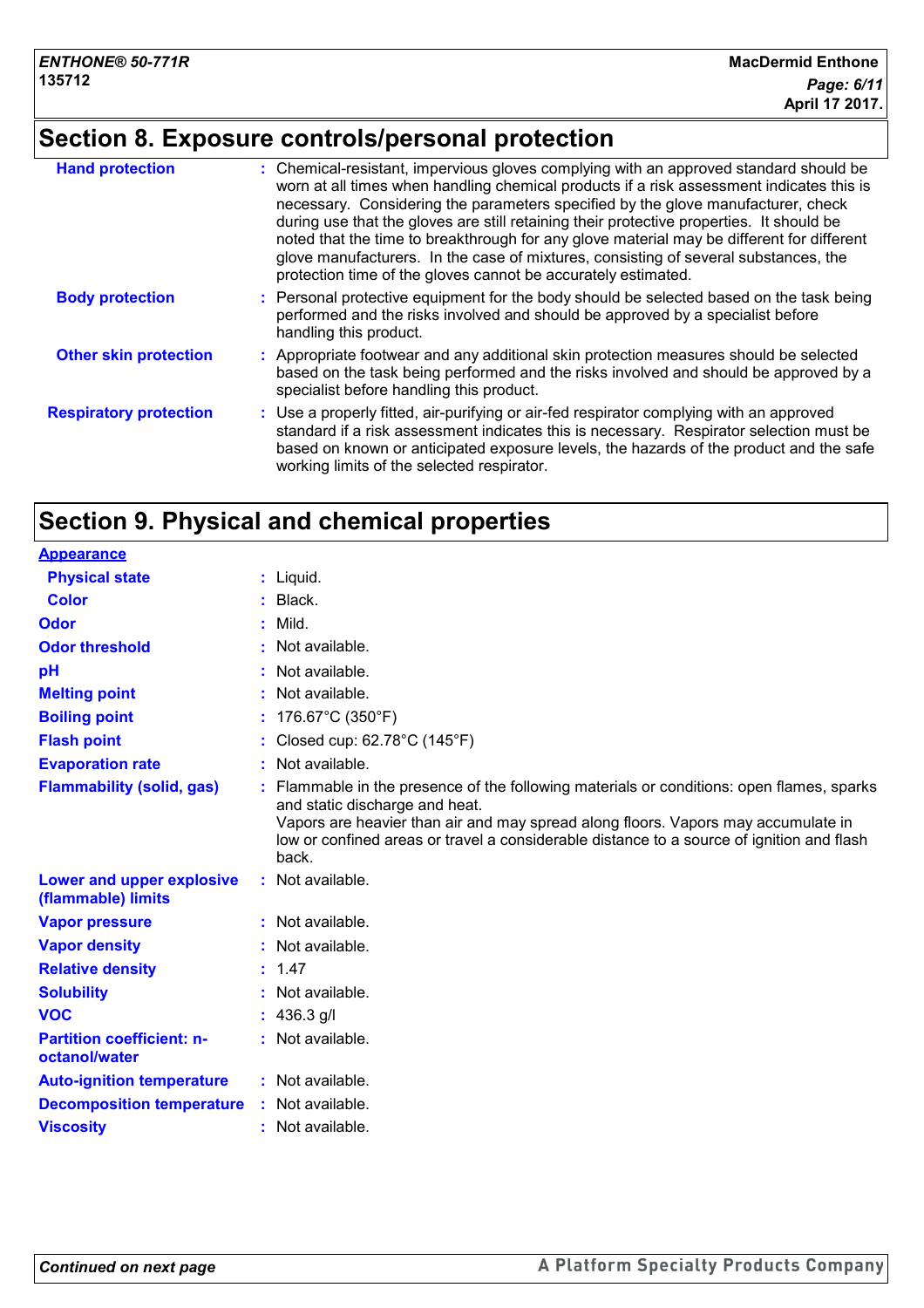## **Section 10. Stability and reactivity**

| <b>Reactivity</b>                                        | : No specific test data related to reactivity available for this product or its ingredients.                                                                                 |
|----------------------------------------------------------|------------------------------------------------------------------------------------------------------------------------------------------------------------------------------|
| <b>Chemical stability</b>                                | : The product is stable.                                                                                                                                                     |
| <b>Possibility of hazardous</b><br>reactions             | : Under normal conditions of storage and use, hazardous reactions will not occur.                                                                                            |
| <b>Conditions to avoid</b>                               | : Avoid all possible sources of ignition (spark or flame). Do not pressurize, cut, weld,<br>braze, solder, drill, grind or expose containers to heat or sources of ignition. |
| <b>Incompatibility with various</b><br><b>substances</b> | Reactive or incompatible with the following materials: oxidizing materials.                                                                                                  |
| <b>Hazardous decomposition</b><br>products               | : Under normal conditions of storage and use, hazardous decomposition products should<br>not be produced.                                                                    |
| <b>Other Hazardous</b><br>decomposition products         | : Toxic carbon oxides (CO, $CO_2$ ) and nitrogen oxides (NO, $NO_2$ etc.)                                                                                                    |
| <b>Hazardous polymerization</b>                          | : Under normal conditions of storage and use, hazardous polymerization will not occur.                                                                                       |
|                                                          |                                                                                                                                                                              |

## **Section 11. Toxicological information**

| <b>Routes of entry</b>                    | : Dermal contact. Eye contact. Inhalation. Ingestion. |                |             |                 |  |
|-------------------------------------------|-------------------------------------------------------|----------------|-------------|-----------------|--|
| <b>Acute toxicity</b>                     |                                                       |                |             |                 |  |
| <b>Product/ingredient name</b>            | <b>Result</b>                                         | <b>Species</b> | <b>Dose</b> | <b>Exposure</b> |  |
| $\sqrt{2}$ -ethoxyethoxy)ethyl<br>acetate | LD50 Dermal                                           | Rabbit         | 15000 mg/kg |                 |  |
|                                           | LD50 Oral                                             | Rat            | 11000 mg/kg |                 |  |
| 2-methoxy-1-methylethyl<br>acetate        | LD50 Dermal                                           | Rabbit         | $>5$ g/kg   |                 |  |
|                                           | LD50 Oral                                             | Rat            | 8532 mg/kg  |                 |  |

**Irritation/Corrosion**

| <b>Product/ingredient name</b>            | <b>Result</b>            | <b>Species</b> | <b>Score</b> | <b>Exposure</b>            | <b>Observation</b>       |
|-------------------------------------------|--------------------------|----------------|--------------|----------------------------|--------------------------|
| $\sqrt{2}$ -ethoxyethoxy)ethyl<br>acetate | Eyes - Moderate irritant | Rabbit         |              | 500<br>milligrams          |                          |
|                                           | Skin - Mild irritant     | Rabbit         |              | 500<br>milligrams          |                          |
| $(2$ -methoxymethylethoxy)<br>propanol    | Eyes - Mild irritant     | Human          |              | 8 milligrams               | $\overline{\phantom{a}}$ |
|                                           | Eyes - Mild irritant     | Rabbit         |              | 24 hours 500<br>milligrams | $\overline{\phantom{a}}$ |
|                                           | Skin - Mild irritant     | Rabbit         |              | 500<br>milligrams          | $\overline{\phantom{0}}$ |

**Sensitization**

Not available.

#### **Mutagenicity**

Not available.

#### **Carcinogenicity**

No applicable toxicity data

#### **Additional information:**

#### **Classification**

| <b>Product/ingredient name</b>  | <b>OSHA</b> | <b>IARC</b> | <b>NTP</b> |
|---------------------------------|-------------|-------------|------------|
| copper chromite black spinel  - |             |             |            |

**Reproductive toxicity**

*Continued on next page*

A Platform Specialty Products Company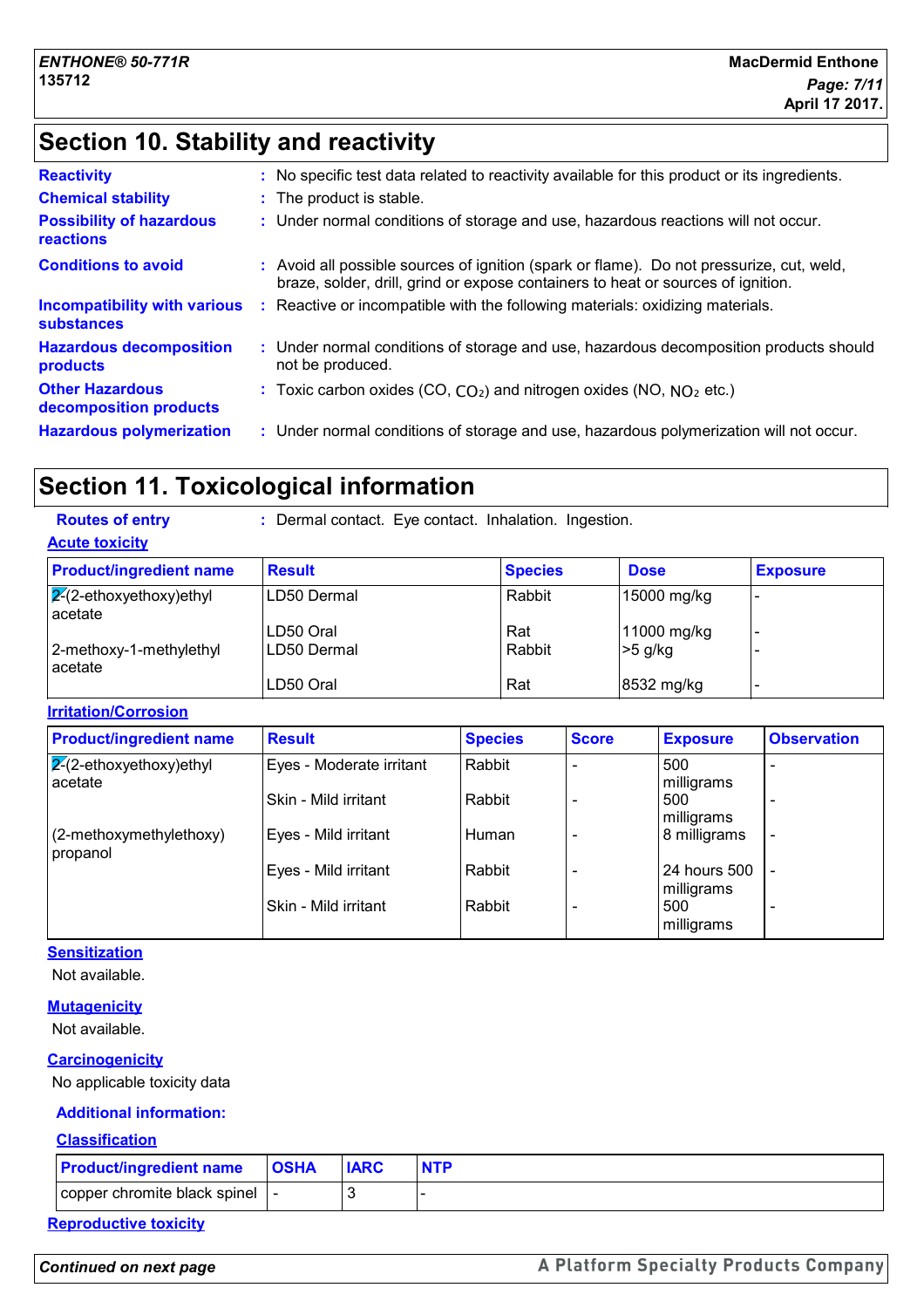## **Section 11. Toxicological information**

| Not available. |  |
|----------------|--|
|----------------|--|

| Teratogenicitv |  |
|----------------|--|
| Not available. |  |

#### **Specific target organ toxicity (single exposure)**

Not available.

#### **Specific target organ toxicity (repeated exposure)**

Not available.

#### **Aspiration hazard**

Not available.

| Information on the likely | : Not available. |
|---------------------------|------------------|
| routes of exposure        |                  |

#### **Potential acute health effects**

| <b>Eye contact</b>  | : Causes serious eye irritation.                    |
|---------------------|-----------------------------------------------------|
| <b>Inhalation</b>   | : No known significant effects or critical hazards. |
| <b>Skin contact</b> | : No known significant effects or critical hazards. |
| <b>Ingestion</b>    | : No known significant effects or critical hazards. |

#### **Symptoms related to the physical, chemical and toxicological characteristics**

| Eye contact         | : Adverse symptoms may include the following:<br>pain or irritation<br>watering<br>redness |
|---------------------|--------------------------------------------------------------------------------------------|
| <b>Inhalation</b>   | : No specific data.                                                                        |
| <b>Skin contact</b> | : No specific data.                                                                        |
| <b>Ingestion</b>    | : No specific data.                                                                        |

#### **Delayed and immediate effects and also chronic effects from short and long term exposure**

| <b>Short term exposure</b>              |                                                     |
|-----------------------------------------|-----------------------------------------------------|
| <b>Potential immediate</b><br>effects   | $:$ Not available.                                  |
| <b>Potential delayed effects</b>        | : Not available.                                    |
| <b>Long term exposure</b>               |                                                     |
| <b>Potential immediate</b><br>effects   | $:$ Not available.                                  |
| <b>Potential delayed effects</b>        | : Not available.                                    |
| <b>Potential chronic health effects</b> |                                                     |
| <b>General</b>                          | : No known significant effects or critical hazards. |
| <b>Carcinogenicity</b>                  | No known significant effects or critical hazards.   |
| <b>Mutagenicity</b>                     | : No known significant effects or critical hazards. |
| <b>Teratogenicity</b>                   | : No known significant effects or critical hazards. |
| <b>Developmental effects</b>            | : No known significant effects or critical hazards. |
| <b>Fertility effects</b>                | No known significant effects or critical hazards.   |

#### **Numerical measures of toxicity**

#### **Acute toxicity estimates**

Not available.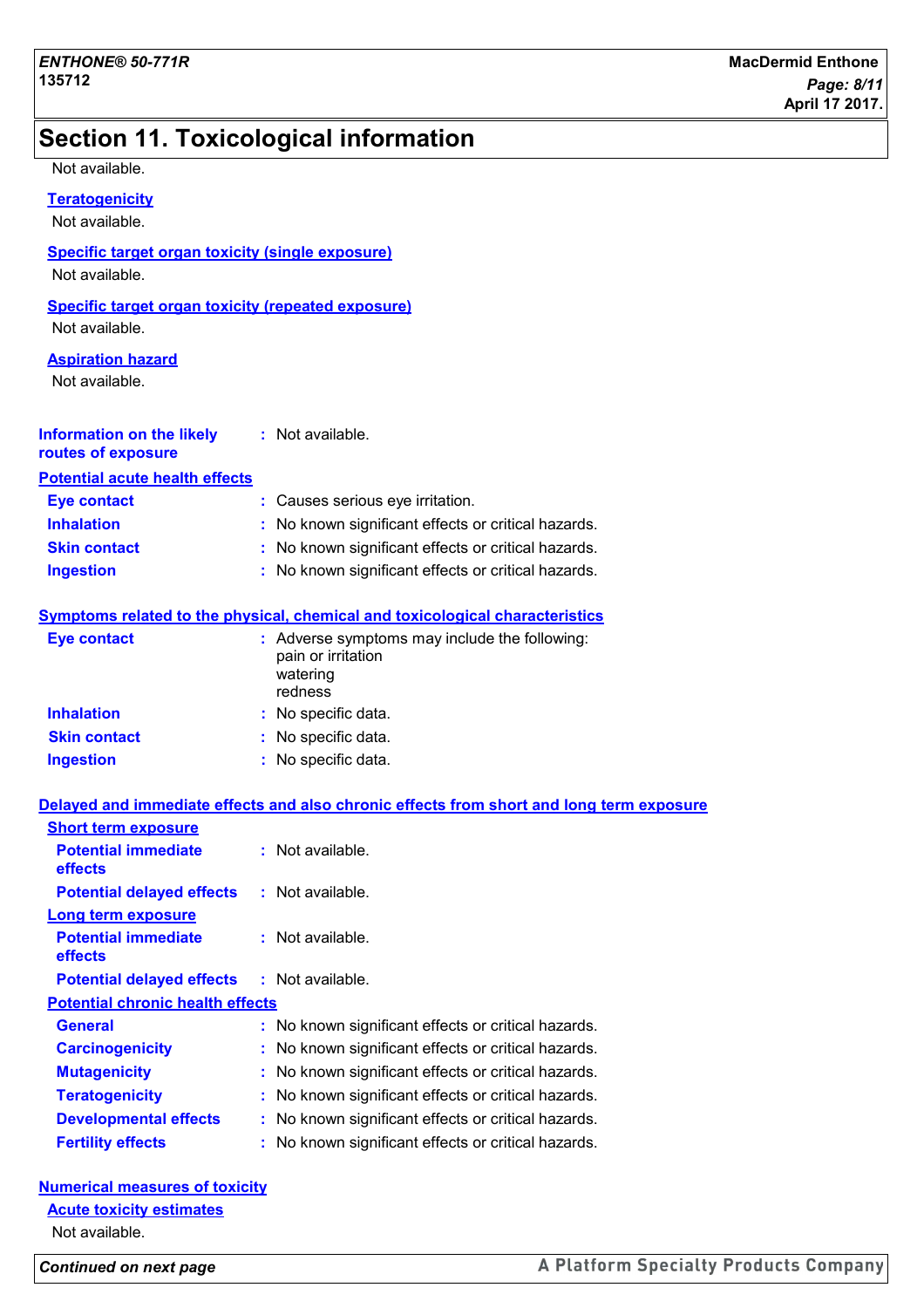## **Section 11. Toxicological information**

## **Section 12. Ecological information**

| <b>Toxicity</b>                           |                     |                |                 |
|-------------------------------------------|---------------------|----------------|-----------------|
| <b>Product/ingredient name</b>            | <b>Result</b>       | <b>Species</b> | <b>Exposure</b> |
| $\sqrt{2}$ -ethoxyethoxy)ethyl<br>acetate | LC50 110 mg/l       | Fish           | 96 hours        |
| $(2-methoxymethylethoxy)$<br>  propanol   | EC50 >969 mg/l      | Algae          | 96 hours        |
| 2-methoxy-1-methylethyl<br>acetate        | Acute EC50 500 mg/l | Daphnia        | 48 hours        |
|                                           | Acute LC50 161 mg/l | Fish           | 96 hours        |

#### **Persistence and degradability**

#### Not available.

#### **Bioaccumulative potential**

| <b>Product/ingredient name</b>            | $LogP_{ow}$ | <b>BCF</b> | <b>Potential</b> |
|-------------------------------------------|-------------|------------|------------------|
| $\sqrt{2}$ -ethoxyethoxy)ethyl<br>acetate | 0.76        | 3.2        | low              |
| $(2-methoxymethylethoxy)$<br>propanol     | 0.004       |            | low              |
| 2-methoxy-1-methylethyl<br>acetate        | 1.2         |            | low              |
| <b>Mobility in soil</b>                   |             |            |                  |

**Soil/water partition :** Not available.

**coefficient (K**<sub>oc</sub>)

#### **Other adverse effects** : No known significant effects or critical hazards.

## **Section 13. Disposal considerations**

| <b>Disposal methods</b> | : The generation of waste should be avoided or minimized wherever possible. Disposal<br>of this product, solutions and any by-products should at all times comply with the<br>requirements of environmental protection and waste disposal legislation and any<br>regional local authority requirements. Dispose of surplus and non-recyclable products<br>via a licensed waste disposal contractor. Waste should not be disposed of untreated to<br>the sewer unless fully compliant with the requirements of all authorities with jurisdiction.<br>Waste packaging should be recycled. Incineration or landfill should only be considered<br>when recycling is not feasible. This material and its container must be disposed of in a<br>safe way. Care should be taken when handling emptied containers that have not been<br>cleaned or rinsed out. Empty containers or liners may retain some product residues.<br>Vapor from product residues may create a highly flammable or explosive atmosphere |
|-------------------------|----------------------------------------------------------------------------------------------------------------------------------------------------------------------------------------------------------------------------------------------------------------------------------------------------------------------------------------------------------------------------------------------------------------------------------------------------------------------------------------------------------------------------------------------------------------------------------------------------------------------------------------------------------------------------------------------------------------------------------------------------------------------------------------------------------------------------------------------------------------------------------------------------------------------------------------------------------------------------------------------------------|
|                         | inside the container. Do not cut, weld or grind used containers unless they have been<br>cleaned thoroughly internally. Avoid dispersal of spilled material and runoff and contact<br>with soil, waterways, drains and sewers.                                                                                                                                                                                                                                                                                                                                                                                                                                                                                                                                                                                                                                                                                                                                                                           |

## **Section 14. Transport information**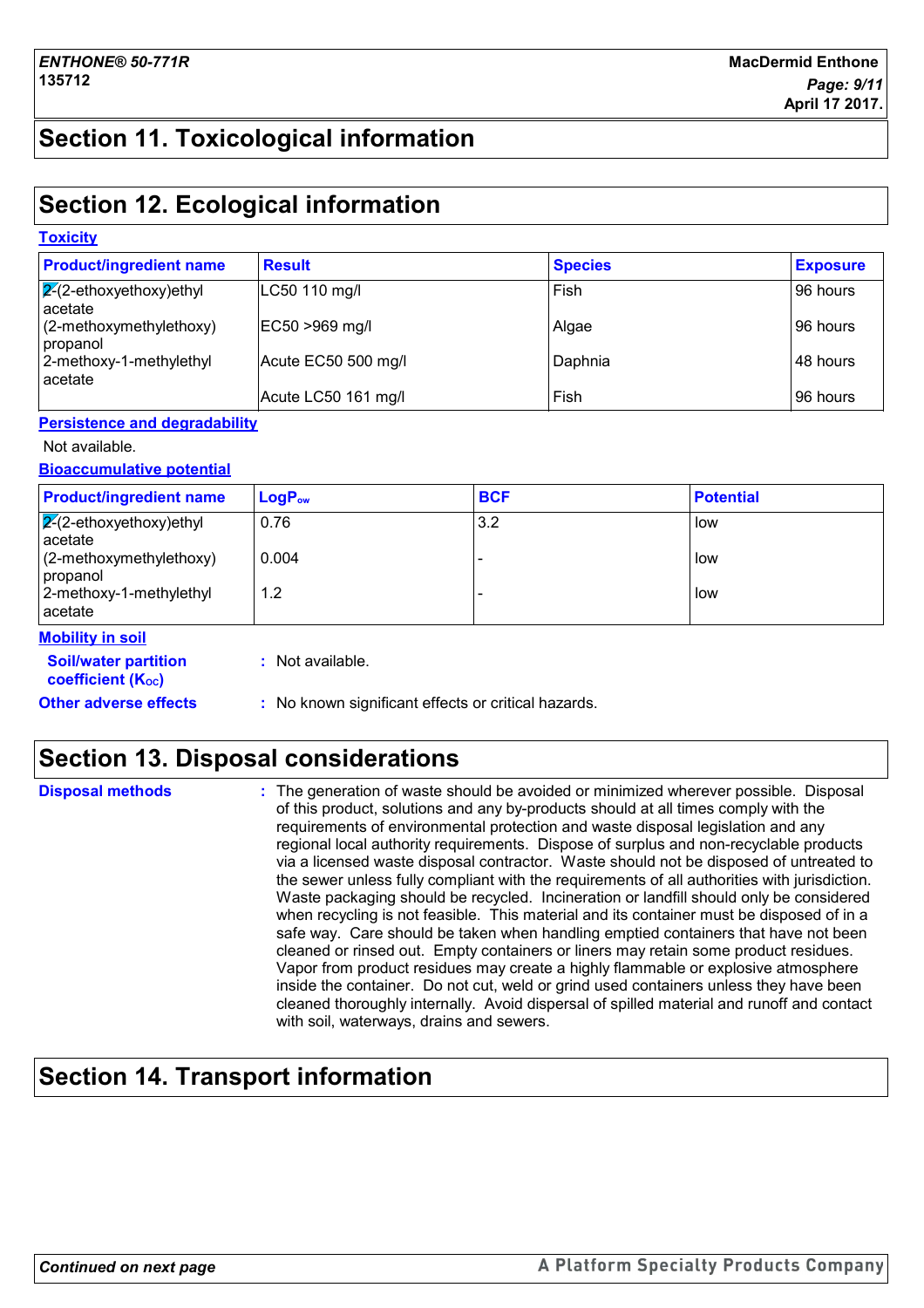## **Section 14. Transport information**

|                                      | <b>DOT</b><br><b>Classification</b> | <b>TDG</b><br><b>Classification</b> | <b>Mexico</b><br><b>Classification</b> | <b>UN</b>      | <b>IMDG</b>    | <b>IATA</b>              |
|--------------------------------------|-------------------------------------|-------------------------------------|----------------------------------------|----------------|----------------|--------------------------|
| <b>UN number</b>                     | Not regulated.                      | Not regulated.                      | Not regulated.                         | Not regulated. | Not regulated. | Not regulated.           |
| <b>UN proper</b><br>shipping name    |                                     |                                     |                                        |                |                |                          |
| <b>Transport</b><br>hazard class(es) |                                     |                                     |                                        |                |                |                          |
| <b>Packing group</b>                 |                                     |                                     |                                        |                |                | $\overline{\phantom{0}}$ |
| Environmental<br>hazards             | No.                                 | No.                                 | No.                                    | No.            | No.            | No.                      |

#### **Special precautions for user Transport within user's premises:** always transport in closed containers that are **:** upright and secure. Ensure that persons transporting the product know what to do in the event of an accident or spillage.

## **Section 15. Regulatory information**

#### **U.S. Federal regulations :** TSCA 5(a)2 proposed significant new use rule (SNUR): No products were found. **SARA 302/304** TSCA 5(a)2 final significant new use rule (SNUR): No products were found. TSCA 12(b) one-time export notification: No products were found. TSCA 12(b) annual export notification: No products were found. **United States inventory (TSCA 8b) :** All components are listed or exempted.

#### **Composition/information on ingredients**

No products were found.

#### **SARA 311/312**

| <b>Classification</b> | $:$ Fire hazard |
|-----------------------|-----------------|
|                       |                 |

Immediate (acute) health hazard

#### **SARA 313**

|                                           | <b>Product name</b>                                                                                        | <b>CAS number</b>                          | $\frac{9}{6}$                      |
|-------------------------------------------|------------------------------------------------------------------------------------------------------------|--------------------------------------------|------------------------------------|
| <b>Form R - Reporting</b><br>requirements | <b>Copper chromite black spinel</b><br>2-(2-ethoxyethoxy) ethyl acetate<br>(2-methoxymethylethoxy)propanol | 68186-91-4<br>$112 - 15 - 2$<br>34590-94-8 | $30 - 40$<br>$10 - 20$<br>$1 - 10$ |
| <b>Supplier notification</b>              | copper chromite black spinel<br>2-(2-ethoxyethoxy) ethyl acetate                                           | 68186-91-4<br>$112 - 15 - 2$               | $30 - 40$<br>$10 - 20$             |

SARA 313 notifications must not be detached from the SDS and any copying and redistribution of the SDS shall include copying and redistribution of the notice attached to copies of the SDS subsequently redistributed.

#### **California Prop. 65**

**WARNING:** This product contains less than 0.1% of a chemical known to the State of California to cause cancer. **WARNING:** This product contains less than 1% of a chemical known to the State of California to cause birth defects or other reproductive harm.

**Canada :** All components are listed or exempted.

*Continued on next page*